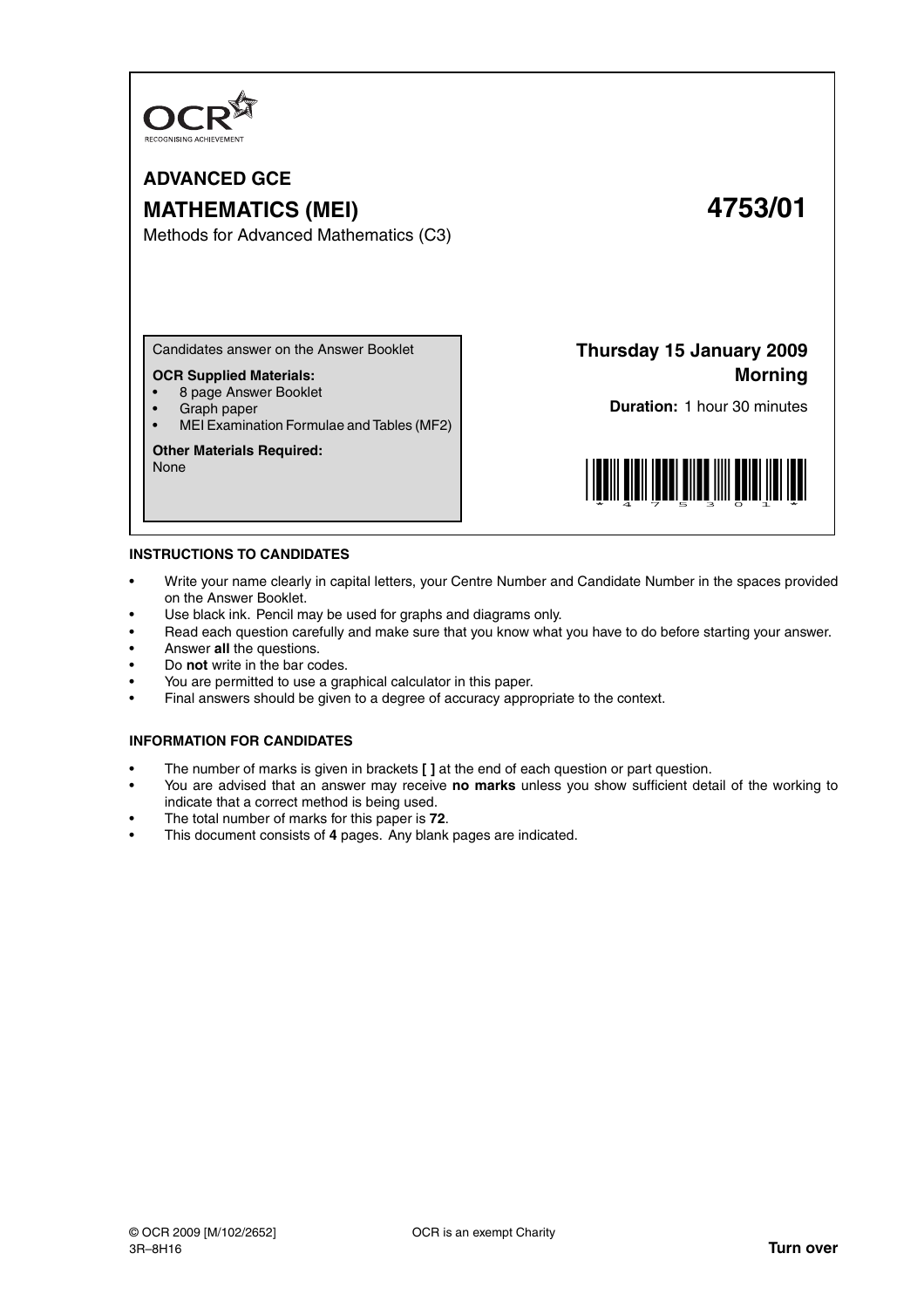## **Section A** (36 marks)

| Solve the inequality $ x-1  < 3$ . | $[3]$ |
|------------------------------------|-------|
|                                    |       |

- **2 (i)** Differentiate *x* cos 2*x* with respect to *x*. **[3]**
	- **(ii)** Integrate *x* cos 2*x* with respect to *x*. **[4]**

3 Given that 
$$
f(x) = \frac{1}{2} \ln(x - 1)
$$
 and  $g(x) = 1 + e^{2x}$ , show that  $g(x)$  is the inverse of  $f(x)$ . [3]

4 Find the exact value of 
$$
\int_0^2 \sqrt{1+4x} \, dx
$$
, showing your working. [5]

- **5** (i) State the period of the function  $f(x) = 1 + \cos 2x$ , where *x* is in degrees. [1]
	- (ii) State a sequence of two geometrical transformations which maps the curve  $y = \cos x$  onto the curve  $y = f(x)$ . curve  $y = f(x)$ .
	- (iii) Sketch the graph of  $y = f(x)$  for  $-180^\circ < x < 180^\circ$ . . **[3]**
- **6 (i)** Disprove the following statement.

'If 
$$
p > q
$$
, then  $\frac{1}{p} < \frac{1}{q}$ .'

- **(ii)** State a condition on *p* and *q* so that the statement is true. **[1]**
- **7** The variables *x* and *y* satisfy the equation  $x^{\frac{2}{3}} + y^{\frac{2}{3}} = 5$ .

(i) Show that 
$$
\frac{dy}{dx} = -\left(\frac{y}{x}\right)^{\frac{1}{3}}
$$
.

Both *x* and *y* are functions of *t*.

(ii) Find the value of 
$$
\frac{dy}{dt}
$$
 when  $x = 1$ ,  $y = 8$  and  $\frac{dx}{dt} = 6$ . [3]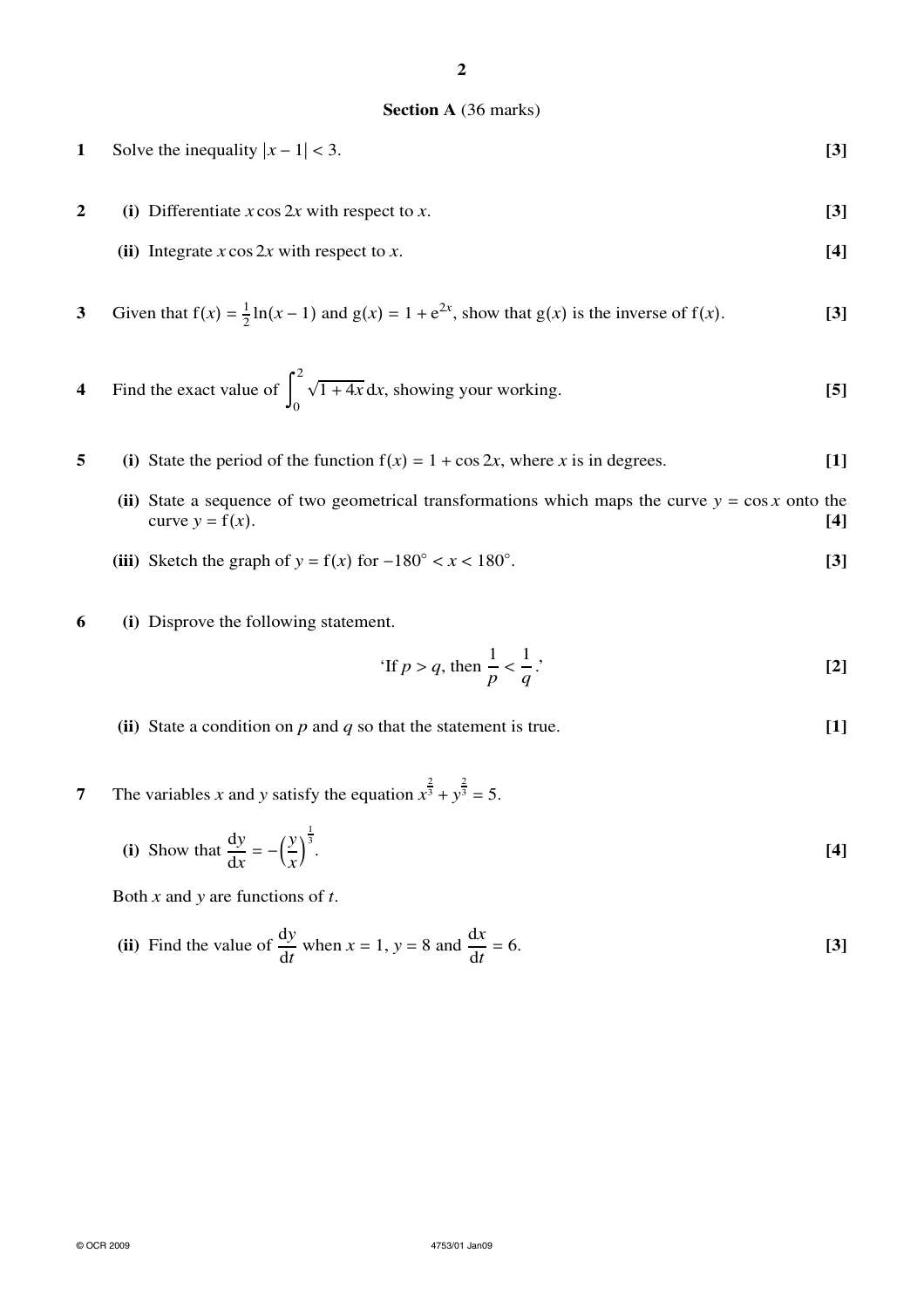### **Section B** (36 marks)

**3**

**8** Fig. 8 shows the curve  $y = x^2 - \frac{1}{8}$  $\frac{1}{8}$  ln *x*. P is the point on this curve with *x*-coordinate 1, and R is the point  $\left(0, -\frac{7}{8}\right)$  $\frac{7}{8}$ .





- **(i)** Find the gradient of PR. **[3]**
- (ii) Find  $\frac{dy}{dx}$ . Hence show that PR is a tangent to the curve. **[3]**
- **(iii)** Find the exact coordinates of the turning point Q. **[5]**
- **(iv)** Differentiate  $x \ln x x$ .

Hence, or otherwise, show that the area of the region enclosed by the curve  $y = x^2 - \frac{1}{8}$  $\frac{1}{8} \ln x$ , the *x*-axis and the lines  $x = 1$  and  $x = 2$  is  $\frac{59}{24} - \frac{1}{4}$ 4 ln 2. **[7]**

## **[Question 9 is printed overleaf.]**